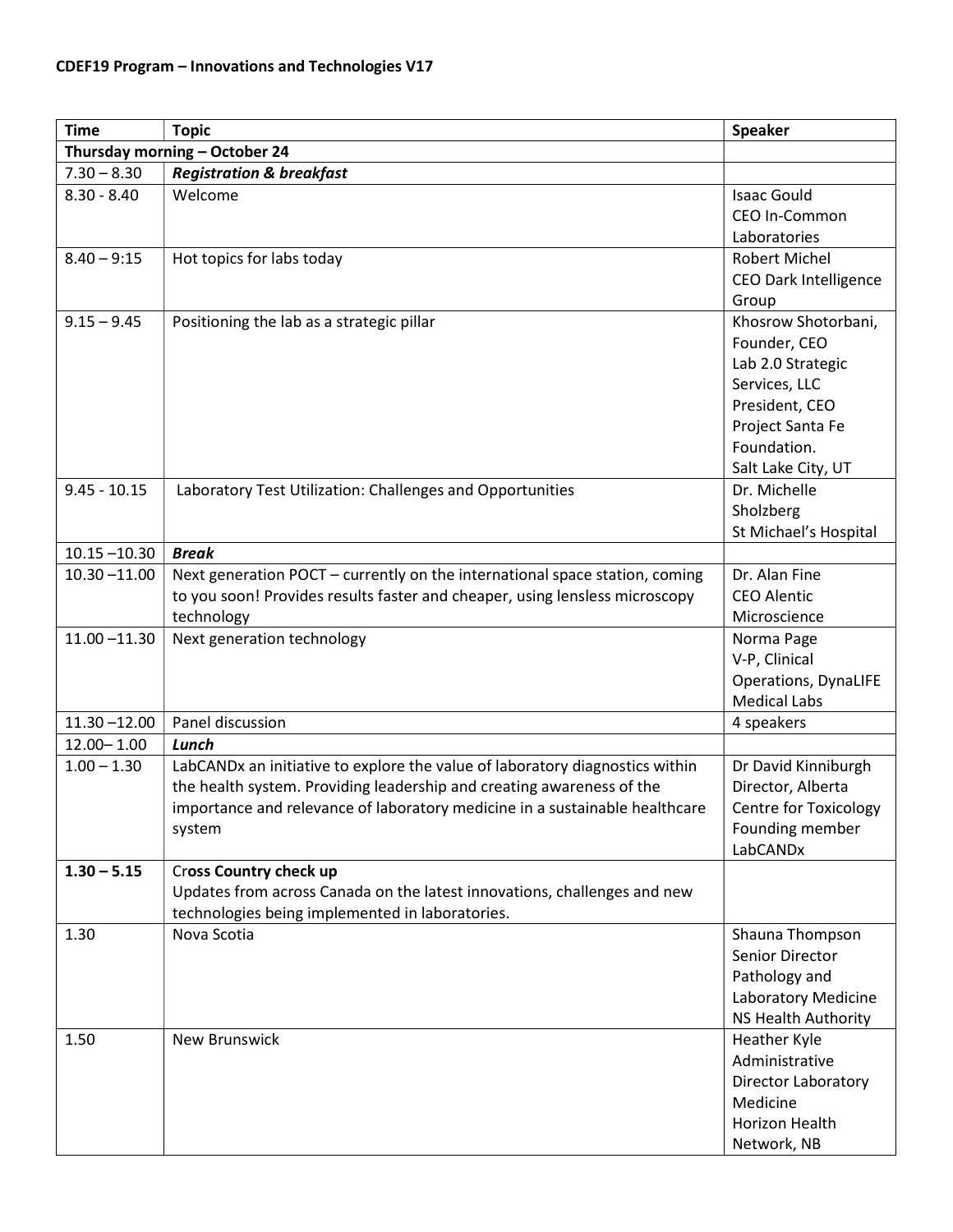| <b>Time</b>   | <b>Topic</b>            | <b>Speaker</b>               |
|---------------|-------------------------|------------------------------|
| 2.10          | Quebec                  | Ralph Dadoun                 |
|               |                         | Ministry of Health, QC       |
| 2.30          | Ontario                 | Laurie Turner                |
|               |                         | Fasken                       |
| 2.50          | Saskatchewan            | Lenore Howey                 |
|               |                         | <b>Executive Director of</b> |
|               |                         | Laboratory Services          |
|               |                         | Saskatchewan Health          |
|               |                         | Authority                    |
| $3.10 - 3.25$ | <b>Break</b>            |                              |
| 3.25          | Alberta                 | Tammy Hofer                  |
|               |                         | <b>Chief Operating</b>       |
|               |                         | Officer                      |
|               |                         | Alberta Public               |
|               |                         | Laboratories                 |
| 3.45          | Yukon                   | <b>Tanya Solberg</b>         |
|               |                         | Director, Diagnostic &       |
|               |                         | <b>Therapeutic Services</b>  |
|               |                         | Yukon Hospitals              |
| 4.05          | <b>British Columbia</b> | Joanne Isber                 |
|               |                         | Director, Laboratory         |
|               |                         | Operations, Interior         |
|               |                         | Health, BC                   |
| $4.05 - 4.45$ | Panel                   | all speakers                 |
| $4.45 - 5.00$ | Summary                 | Robert Michel                |
|               |                         |                              |
| $5.30 - 7.00$ | Reception               |                              |